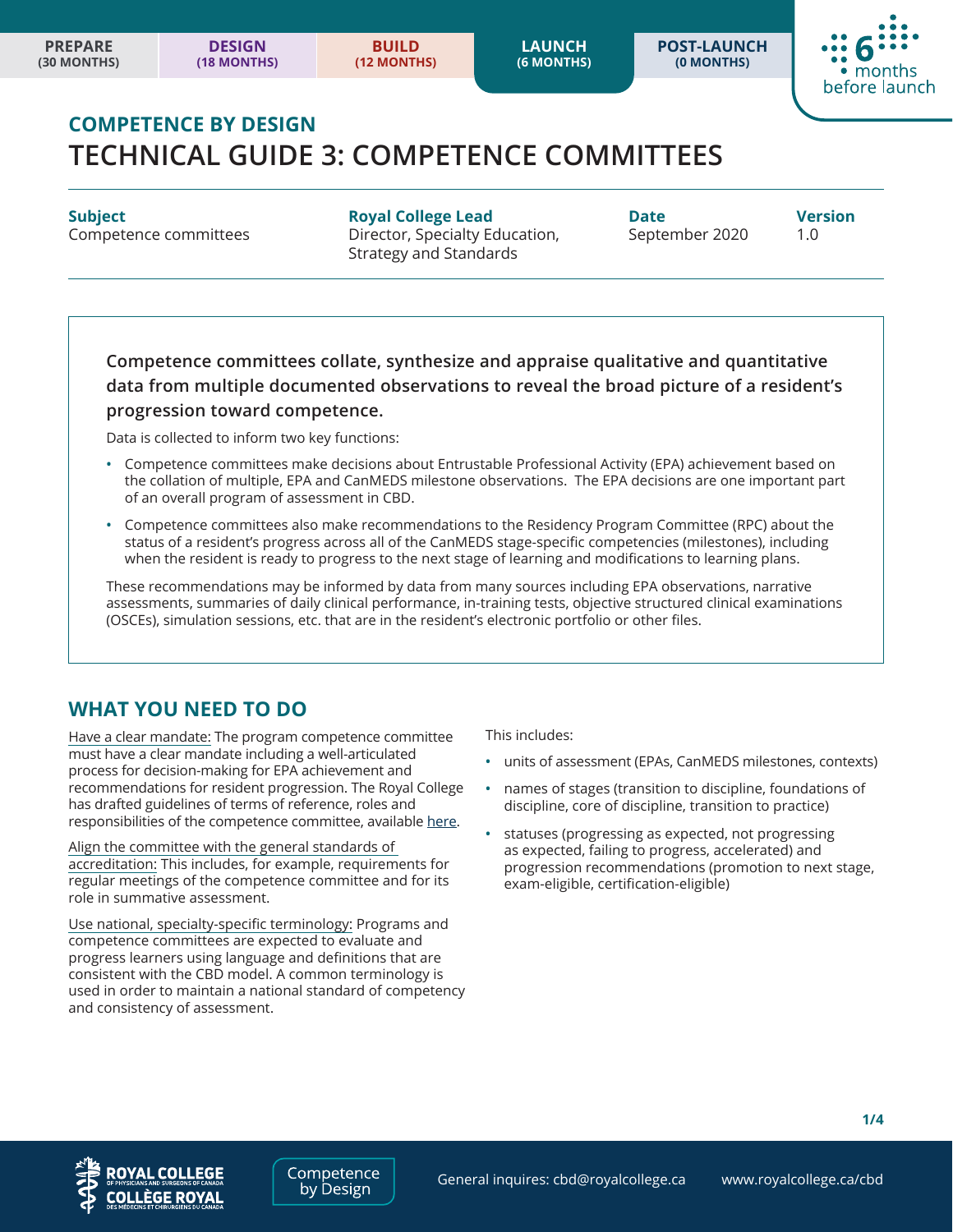**LAUNCH (6 MONTHS)** **POST-LAUNCH (0 MONTHS)**



### **WHAT YOU NEED TO DO (CON'T)**

Ensure competence committee access to comprehensive, documented assessment data:

- **• Competence committees make decisions about EPA achievement based on the collation of multiple, documented observations.** 
	- A decision about EPA achievements must be based on the collation of multiple, documented observations that indicate to the competence committee that a resident can be entrusted to consistently complete an EPA without direct supervision. The discussions leading to this decision should be guided by review of the breadth of contexts expected by the specialty committee's EPA guideline document.
- **• Competence committees also make recommendations about the status of a resident's progress.** 
	- Competence committees make regular recommendations about the status of a learner (i.e., progressing as expected, not progressing as expected, failing to progress, accelerated), as well as periodic recommendations as to residents' readiness to be promoted between stages, sit their exam ('exam-eligible'), and begin independent practice ('certification-eligible').
	- In order to make recommendations on learner status and progression, the competence committee must have enough evidence of consistent performance that signals that a resident is meeting the requirements of their current stage (i.e., all of the CanMEDS stagespecific competencies [CanMEDS milestones]).
	- o It is important that EPA observation forms are integrated with other modalities of assessment and decisions are informed by data from many sources (including EPA observations, narrative assessments, summaries of daily clinical performance, in-training tests, OSCEs, simulations sessions, etc.). Any information a program feels would be helpful, such as field notes and tools used to track residents, should be shared with the competence committee to aid in making these decisions, though it is important to note that decision-making should remain defensible and free of anecdotal information or opinions. Only information available in resident files/electronic portfolio should be discussed at the competence committee, to avoid hearsay.

# **TIP FOR ACCREDITATION**

Under the general standards of accreditation, all specialty programs will require a competence committee or equivalent. This requirement is not exclusive to CBD programs, though how the committee functions (i.e., decision-making on resident achievements and progression based on the use of documented observations) will differ for CBD programs.

As part of an onsite visit for a CBD program, accreditation surveyors will familiarize themselves with the mandate and processes of the local program competence committees by meeting with the committees, as well as reviewing meeting minutes, a sampling of individual resident assessment files, and how promotion decisions are made.

To read more about the general standards of accreditation, you may refer to the [CanERA website.](www.canera.ca/canrac/home-e) 

Record evidence and rationale for EPA achievement and promotion recommendations: Evidence and rationale for recommendations made must be clearly recorded by the competence committee. Programs should securely maintain these records for 10 years after a trainee has graduated for accreditation purposes.

Ensure transparency for learners: All residents must be aware of competence committee proceedings, including :

- **•** what information is used by their competence committee to gauge resident performance
- **•** who is on their competence committee
- **•** when their files have been reviewed
- **•** what the decisions were
- **•** The process and timeline for sharing information with residents must be communicated to the residents so that they have a reasonable expectation of how and when they will know the outcome of the competence committee discussion.



Competence by Design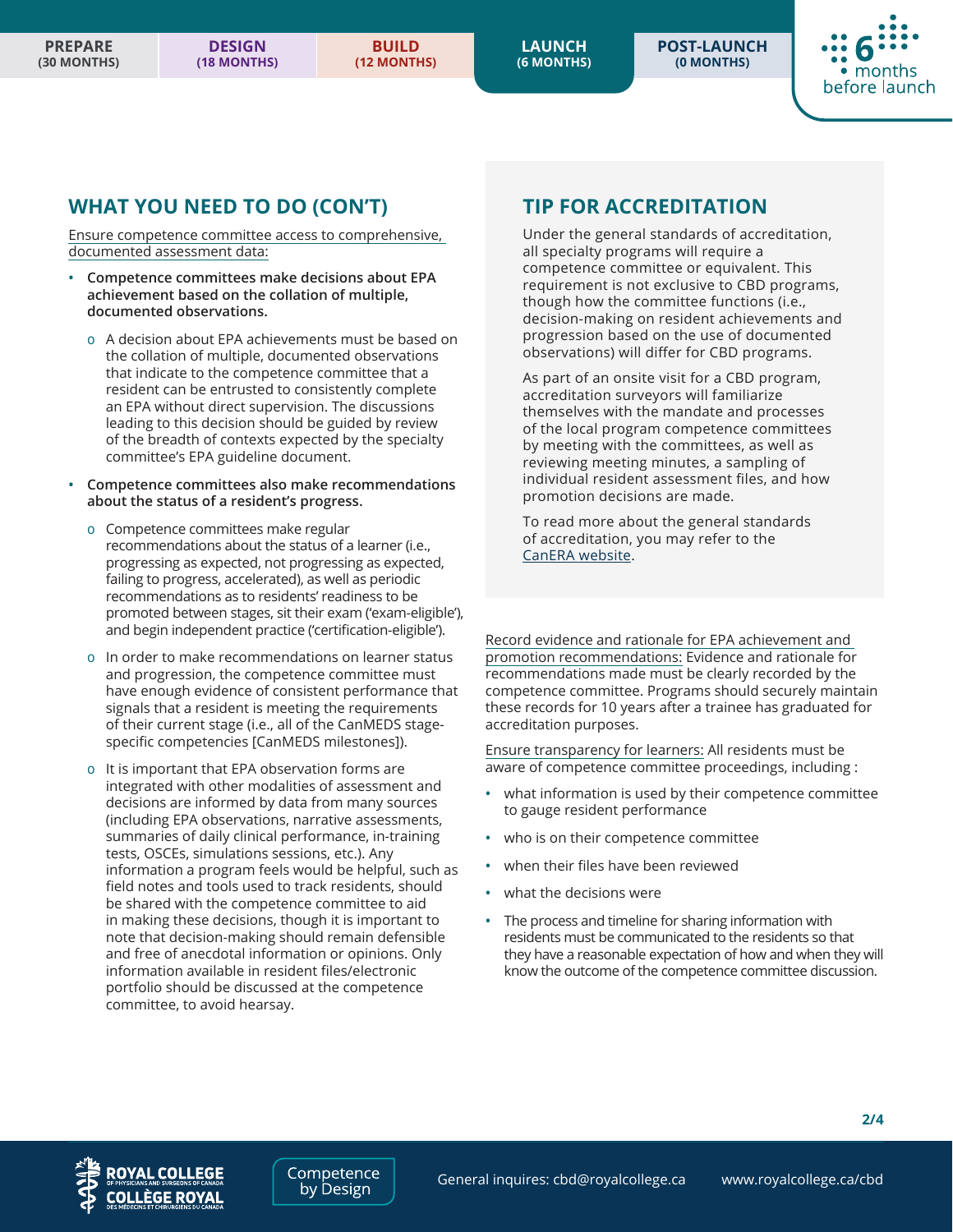**POST-LAUNCH (0 MONTHS)**



#### **WHERE THERE'S FLEXIBILITY**

Competence committees are a fundamental feature of the CBD model with many considerations for implementation. Beyond the flexibilities listed below, many of the ways local competence committees are implemented is up to the discretion of the Faculty of Medicine and program. As such, as program directors look to implement a competence committee, they should contact their [CBME Lead](www.royalcollege.ca/rcsite/cbd/implementation/getting-started-cbd-local-support-e/cbme-leads-e) regarding local policies and practices to ensure alignment with the Faculty of Medicine.

Number of competence committees: Each program has the prerogative to implement more than one competence committee. While this may occur more often in larger programs, such as Internal Medicine, a program does not need a minimum number of residents to form multiple committees. Each competence committee should have a holistic view of each trainee (e.g., the competence committee cannot be focused on a single rotation) and the program director should ensure consistency and communication between the committees. Examples of how this could be achieved include having the program director as a member on all competence committees and/or having sub-committee chairs active as members on each other's committees.

Membership: Decisions regarding the role of residents, program directors and 'external' members will vary based on local schools' policies and practices. Should the competence committee be comprised of some of the same members as the RPC, it is important that the minutes of both committees indicate the dual roles of members.

Participation of non-CBD trainees: While competence committees are required for residents in CBD programs, they can also be used for non-CBD trainees, as long as the non-CBD trainees meet the time-based and disciplinespecific standards of their cohort. Technical Guide 2 has additional information on applying standards when a program has both time-based and CBD trainees.

Number of observations: Specialty committee recommendations on the number and context variety for the observations required to inform decision-making on EPA achievement are intended as a guide to programs. Local flexibility with good rationale is permitted. Such decisions could be due to local factors (e.g., desire to increase number of observations) or trainee factors (e.g., competence committee has competence concerns despite available observations and requests more observations to support decision making). However, programs may be asked to explain the rationale for significant and/or multiple deviations from the specialty committee suggestions during accreditation review, particularly if the committee is regularly choosing to accept a decreased number of observations.

Decisions on EPA achievement: A decision about EPA achievement is made when, based on multiple observations and in the view of the competence committee, a resident can be entrusted to consistently complete an EPA with indirect supervision (i.e. supervisor not present in the room). These decisions include evidence of a consistent pattern of competence in review of the scores on the entrustability scale (e.g. [Ottawa Surgical Competency Operating Room](https://journals.lww.com/academicmedicine/Pages/articleviewer.aspx?year=2012&issue=10000&article=00024&type=Fulltext)  [Evaluation \[O-SCORE\]](https://journals.lww.com/academicmedicine/Pages/articleviewer.aspx?year=2012&issue=10000&article=00024&type=Fulltext)), the contexts encountered, and the narrative feedback provided.

- **•** While capturing ratings on an entrustability scale is required for EPA observations (Technical Guide 1), the quantitative definition of achievement is meant to be holistic. The Royal College expects that the competence committee will have access to information beyond the entrustment ratings provided by assessors. The committee will have the flexibility to make a decision based on the information at their disposal, including narrative and contextual information.
- **•** There may be some cases in which the competence committee determines that they have enough evidence to mark an EPA as achieved for a resident who has not consistently demonstrated an entrustment rating at or near the top of the scale (e.g. 4 or 5 on the O-Score). Should this be the case, the competence committee will be required to record justification for this decision based on the comprehensive set of information at their disposal.

Learner status and stage progression: While recommendations about learner status and progression are based on more than just EPA achievement, EPA achievement is an essential consideration. Final decisions on EPA achievement by the competence committee must be both transparent and defensible.

- **•** There are many scenarios and contexts in which competence committees will need to make a decision on EPA achievement and recommendations for stage progression. A helpful resource to appreciate and practice competence committee deliberation and decision-making is a [module that features mock committee cases.](www.royalcollege.ca/mssites/casescenarios_en/story_html5.html)
- **•** For example, there may be a rare case in which a resident has not achieved an EPA for a given stage, but in the judgment of the competence committee, the resident is showing overall competence for that stage. Often in these cases it is recommended that the competence committee defer promoting the resident to ensure they complete the outstanding requirements before promotion. Residents may work ahead on EPAs for the next stage before promotion and so a deferral to ensure full completion of stage expectations would not slow their progress in the next stage.

by Design

**3/4**